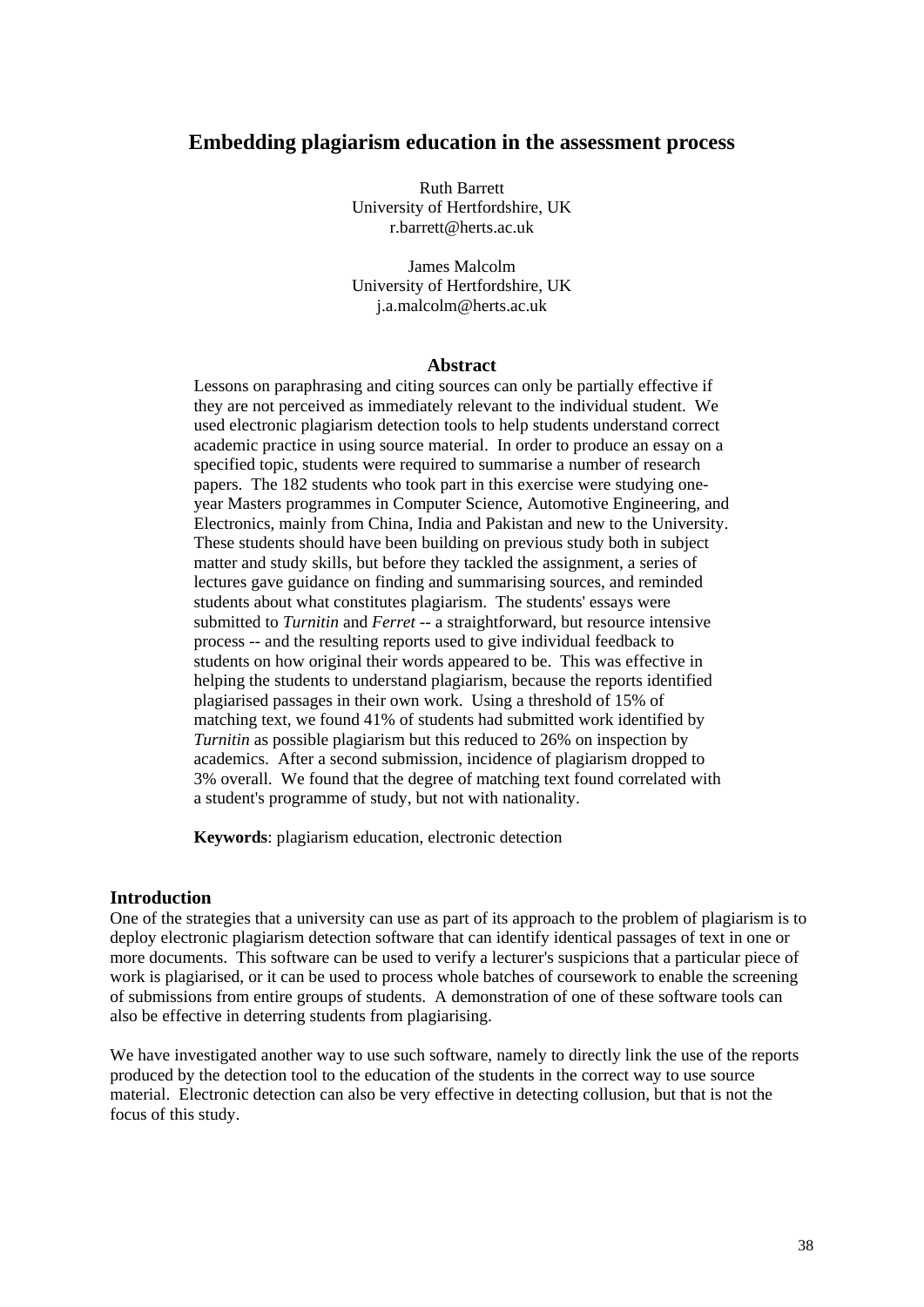# **Perceptions of plagiarism detection**

In a trial at the University of Auckland (Gulik & Tippin, 2003), 60% of instructors estimated that *Turnitin* would be effective in improving student referencing or writing practices. On the other hand, Savage (2004) found that students were worried that the use of electronic detection would not differentiate between "inept citation" and "intentional plagiarism", though they also felt that its use would be an incentive to improve citation skills. Students can fear that they may unwittingly use ideas that they have adopted as their own (Ashworth, Bannister & Thorne, 1997) and be unclear about what is common knowledge (Park, 2003), and in these situations accidental or unintentional plagiarism may be judged to be deliberate plagiarism. Unintentional plagiarism can also be through poor citation practice, inadequate paraphrasing or summarising, and vague referencing. This may be more of a problem for international students than home students because of cultural differences and the requirement to write in a second language. In a survey of 42 international students Errey (2002) found that most had a theoretical understanding of plagiarism, yet 69% of these felt that cutting and pasting passages of text was acceptable if the source was correctly cited. Lake (2004) describes cultural differences in Chinese writing, and found that more than half of the Chinese students he surveyed had no previous experience of acknowledging an author in academic writing. Cases of unintentional plagiarism, even with first year undergraduates, should be brought to the student's attention (Errey, 2002), because, as Caroll (2002) states, "delaying action on plagiarism is probably ineffective as well as misleading".

In contrast, for a number of students, cheating is an acceptable option (Underwood & Szabo, 2003) with fear of failure and time management problems given as reasons that a student would cheat. For other students, plagiarism is "no big deal" (Park, 2003). In a scale of offences, copying without reference comes out as not very serious (Dordoy, 2002; Franklyn-Stokes & Newstead, 1995); for these students, the risk of detection would be a deterrent (Savage, 2004).

## **Method**

Our study arose from a belief that 'telling' students about plagiarism and collusion is not enough. The students do not relate to these issues until they need to be applied to an assessment, and even then the advice should be personalised. This piece of action research was carried out by submitting a complete batch of students' work to electronic plagiarism detectors and showing each student the detection report produced for their work. The students whose work was found to be plagiarised were given a second chance at the assessment. The incidence of plagiarism found at the first and second submission was measured. Some analysis of the students' previous educational background was undertaken and related to the plagiarism found.

The limitation of the study is that it is not possible to give a quantitative measure of the effectiveness in terms of subsequent attempts to avoid plagiarism; for example by comparing this cohort of students with previous years, because there are many variables that can affect the detection rate. The plagiarism detectors can also find evidence of collusion between students, but in the event, no collusion was found in the assessment undertaken as part of the study. We focus on plagiarism from Internet sources.

This exercise is similar to that carried out by Culwin (2003) with first year undergraduates, which found that the primary purpose of involving the students in a practical activity to educate them about academic misconduct appeared to have been satisfied.

### **Participants**

The 182 students who took part in this assessment exercise were studying in a one-year Masters programme, either in Computer Science, Automotive Engineering, or Electronics. They were from a variety of backgrounds, both in their previous degree and country of origin, so we could not assume a common understanding of plagiarism issues. The students were predominantly international students, mainly from China, India and Pakistan, with small numbers from other countries including the UK. The experience from previous cohorts on this programme is that there is a wide variation in ability to write an academic dissertation.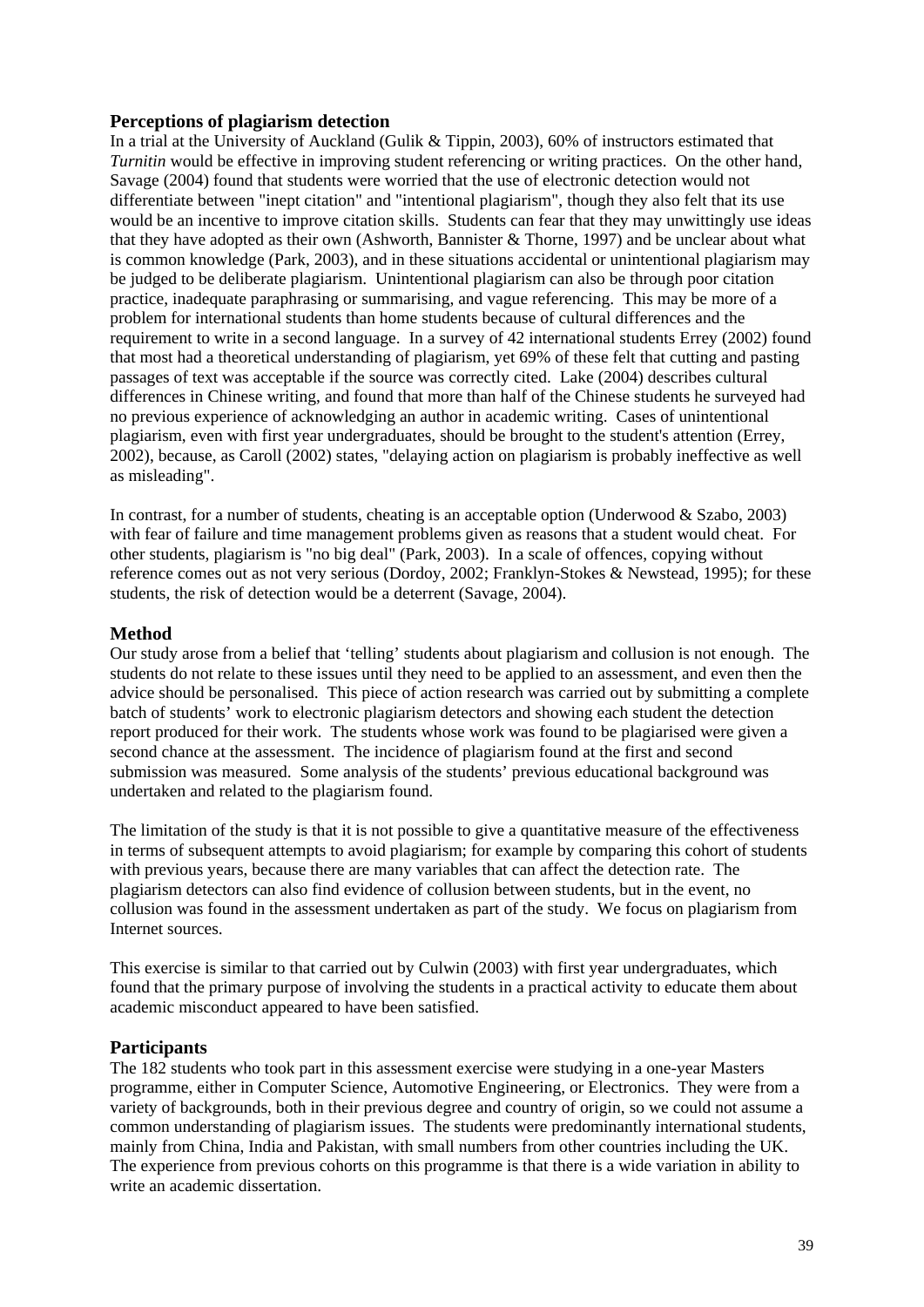### **Design of the assessment**

These students took a compulsory "Research Methods" course, in which one of the first assessments was to write a short summary on one of a number of given topics, based on journal papers and conference proceedings. Marks were to be awarded for the selection of literature to be reviewed, and for the production of a clear, well-structured report that demonstrated the student could critically review, summarise and use references appropriately. Ideally this should have been a totally formative assessment, but we chose to allocate marks worth 10% of the overall assessment to ensure all students took part and could benefit from the experience, especially in terms of the opportunity to understand what constitutes plagiarism.

## **Procedure**

Before students tackled the assignment, a series of lectures introduced the techniques of information searching and retrieval and gave guidance on summarising information from sources. The expectation was that these students were building on their previous degree in both subject matter and study skills, and that they had carried out some report writing on their previous degree. Students were also reminded about what constitutes plagiarism but were not told that their work would be submitted to a plagiarism detector. It is worth noting that most staff would consider that this was more than adequate warning, and that any plagiarism would be penalised.

Once the students had submitted the assignment, these were processed through the electronic plagiarism detectors *Turnitin* (1998), and *Ferret* (Lyon, Barrett & Malcolm, 2004) to produce a report for each student on how original their words appeared to be. Our plan was to combine these tools in order to get a more fine-grained measure of how much text re-use was taking place. The *Turnitin* product was good at relatively large-scale verbatim quotations from the Web and other sources. We were using the U.K. JISC Plagiarism Advisory Service's detection facility (JISC 2004) which, as well as the Web, has a substantial database of material contributed by staff and students at U.K. institutions. In contrast, *Ferret* will detect a quotation as short as three words, but has no database: it compares files submitted in one detection run and is good at detecting collusion. We therefore used *Turnitin* to identify the sources that students had used, downloaded these, and then used *Ferret* to identify overlaps between a student's submission and *any* of the sources. The aim was to detect even moderately reasonable paraphrasing, and particularly to avoid revealing to the students just how little needs to be changed to avoid detection by *Turnitin*. During a subsequent tutorial, students were given feedback on their work, both on the academic content and their ability to use sources correctly. The visual reports, with sections of plagiarised text highlighted in a different colour, were effective in helping the students to understand plagiarism because the reports identified passages in their *own* work. Students who had plagiarised were given the chance to resubmit and the detection process was repeated. The maximum mark that these students could achieve was capped at a bare pass so that they would not be advantaged by the resubmission opportunity.

### **Results**

### **The extent of plagiarism found**

A threshold of more than 15% of the work matching Web sources (or other students' work) was used. This percentage was determined by inspection of reports to identify where the borderline cases occur. Any threshold is somewhat arbitrary: the CAVAL study (quoted in Carroll, 2004) used a higher figure, 25%, as a threshold, and screened 1770 pieces of work from five Australian institutions finding just 8.8% of unattributed Web-based material. *Turnitin* grades work by the percentage of text that matches another source, colour-coding the matching text. We found that 74 out of the 182 submissions (41%) were above the 15% threshold. On inspection of these 74 *Turnitin* reports, it was found that a number could not be considered to be plagiarised for various reasons: perhaps the text was properly in quotation marks, references were a good proportion of the overall word count, or students had included parts of the assignment specification. The final count of plagiarised work which was passed to the tutors was 26% of total submissions.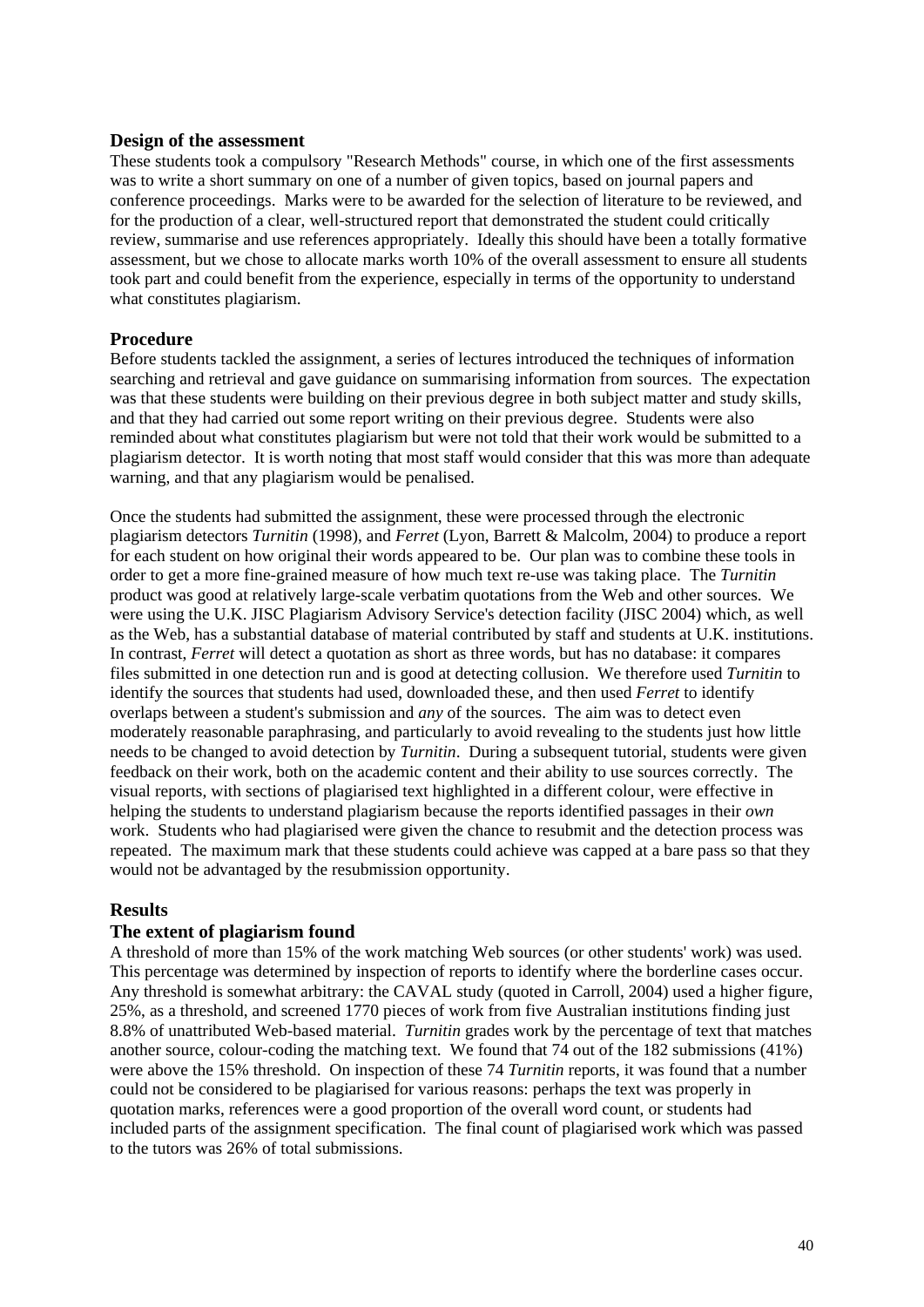In addition, five students who didn't carry out the assignment the first time were allowed to submit with the second submission, with the interesting result that three of those five students submitted plagiarised work. Ignoring these five, the results are shown in Table 1 below. This shows the percentage of students who submitted work that was identified as unacceptable, either because of unattributed work or because of inadequate citation, in each of the three subject areas. These percentages are expressed as a fraction of the total number of submissions in a subject area. The final column shows the overall percentage of students found plagiarising on the first and second submissions.

| Table 1: Percentages of plagiarism found in each subject area, and overall, |  |
|-----------------------------------------------------------------------------|--|
| after the first and second submissions                                      |  |

|                            |                |     |    |            |             |     | A11      |     |
|----------------------------|----------------|-----|----|------------|-------------|-----|----------|-----|
| Subject                    | Comp.Sci       |     |    | Automotive | Electronics |     | students |     |
| Number of submissions      | 90             |     | 38 |            | 54          |     | 182      |     |
| Number flagged by Turnitin | 44             |     |    |            | 22          |     | 74       |     |
| Number confirmed by staff  | 31             | 34% |    | 18%        | 10          | 19% | 48       | 26% |
| Number of re-submissions   | 30             |     |    |            | 10          |     |          |     |
| Number flagged by Turnitin | 7              |     |    |            | 8           |     | 15       |     |
| Number confirmed by staff  | $\overline{4}$ | 4%  |    | $0\%$      |             | 4%  | 6        | 3%  |

## **The experience**

The process was straightforward, but fairly resource intensive. One member of staff downloaded the files from the University's Managed Learning Environment, checked submissions against class lists, removed duplicate submissions, processed late submissions, submitted the files to *Turnitin*, and colour printed all reports. Two members of staff made the initial decisions on whether the similarity found by the detection tools represented a problem or not. This was done to minimise the workload on individual tutors, but it also provided consistency in the treatment of plagiarism, whether intentional or not on the student's part.

One thing to note is that *Turnitin* can only give a measure of *possible* plagiarism; on inspection there were many false positives. In many cases it was found that in students' bibliographies, lists of references partially matched those in other documents on the web. We also found properly quoted and cited extracts from journal and conference papers that are available as Web documents, and many students had included parts of the assignment brief, and this too was flagged by the software. This 'downside' to *Turnitin* has been identified elsewhere (Evans, 2004; Gulik & Tippin, 2004) and suggests that the use of automatic detection could result in even more work rather than less for lecturers.

The three parallel subject areas used different methods to return the students' marked work and the detection reports. In one cohort all the work was returned in a classroom situation, but unfortunately the full advantage of the opportunity could not be taken because of lecturers' reticence to identify 'bad' students and these students had to be followed up after the tutorial. For the second cohort the work and the reports were given back outside the tutorial, but this had the disadvantage that not all students then attended the subsequent tutorial; further evidence of the general problem that some students are only interested in their mark rather than feedback (see, for example, Hughes, 2004). For the third cohort, the students who had plagiarised were asked to an interview with the tutor before the tutorial. Some students who may have been prepared to deny that there was a problem capitulated when they saw the evidence. The disadvantage of this method is that, without care, the emphasis will be on plagiarism detection rather than student education. Despite these difficulties, the tutorial in which 'cutand-paste' writing and plagiarism detection were examined was successful, with students being able to relate the discussion to their own work rather than more detached exhortations about plagiarism.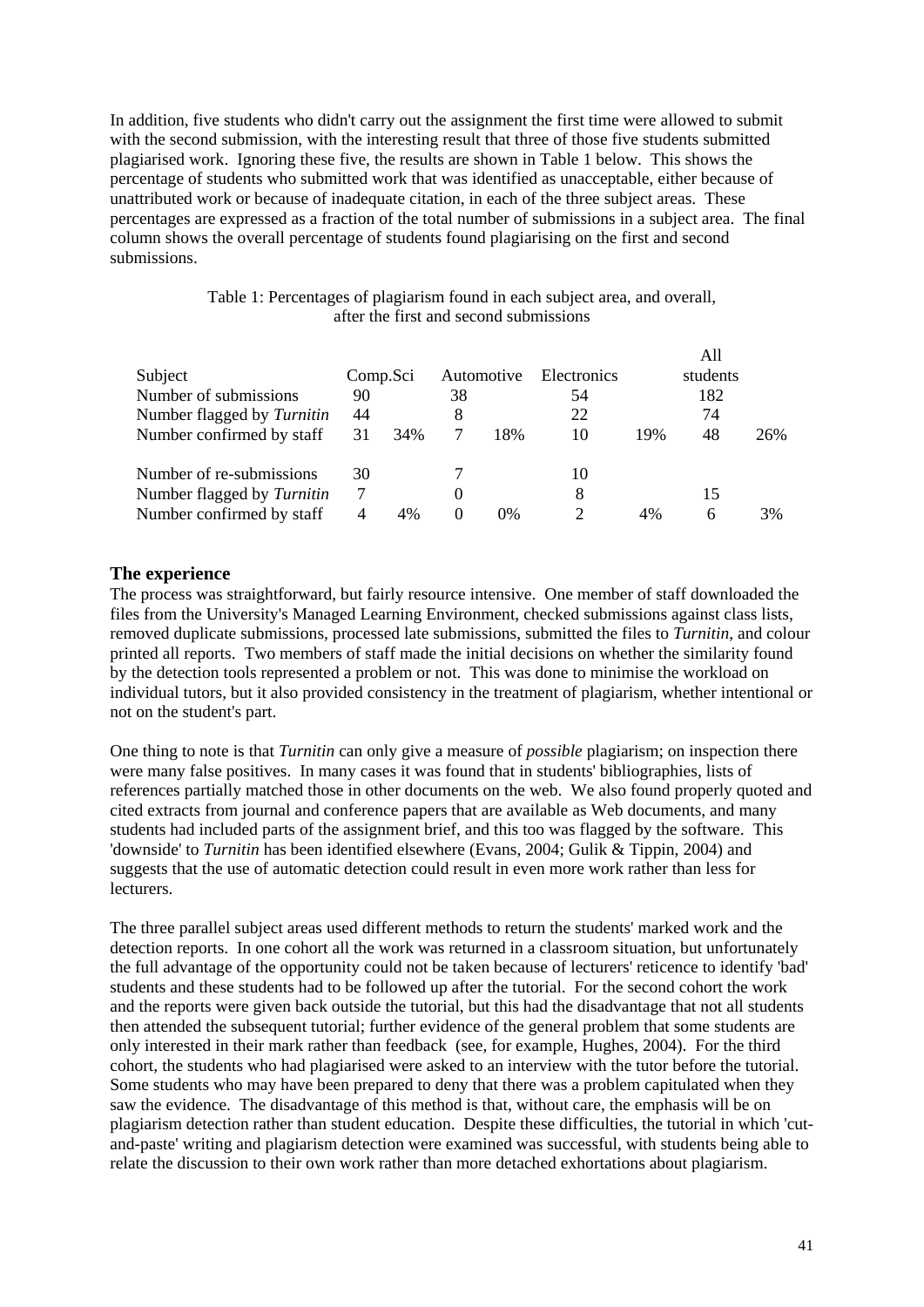Structured interviews were held with a number of the tutors to ascertain their views on the value of the exercise. The overwhelming response was enthusiasm for tackling the students' difficulties, against a backdrop of some despair, both at the extent of poor writing skills and at the plagiarism that results either from this inadequacy or from a deliberate intention to cheat. The exercise provided a united front in tackling potential plagiarism; we note that peer-support for lecturers has also been found helpful in programming assessments (Barrett & Rainer, 2004).

## **An analysis of students' backgrounds**

As can be seen from Table 1 above, it seemed that the Computer Science students were more likely to use others' words in their work than those from Automotive Engineering or Electronics. Some of the possible reasons for this finding are that the Computer Science group might be academically weaker students, that they are more adept at using the Internet, that a greater proportion of academically relevant Computer Science material is available on-line, or that less Automotive Engineering and Electronics material is in the *Turnitin* database.

We also investigated the students' previous backgrounds, looking at previous educational institutions. We checked the previous education of the Computer Science students, and grouped them by nationality. We observed that the Indian, Pakistani, and Chinese students had been found to have plagiarised in roughly equal proportions, but we did note that the others (which included home students) showed a lower incidence of unoriginality.

Although the number of home students in our sample is rather low, it did seem from our results that overseas students were much more likely to use unoriginal text than home students. With this in mind, we wanted to see whether previous study in U.K. higher education reduced the degree to which students used unoriginal text in their answers. Most of the Indian and Pakistani students had come direct from bachelor's degree study in their home countries, but it turned out that amongst the Chinese students there were two reasonably large sub-groups who had previous educational experience in the UK. Of the 22 Chinese nationals, 12 had come direct from China, but nine had done one or more years of undergraduate study in the UK and 11 had done a bridging course of between three and 12 months duration. The results are shown in Table 2:

> Table 2: Percentages of plagiarism found in the submissions of Chinese nationals, grouped by previous study

|                             | Direct to |                              | International Undergraduate |
|-----------------------------|-----------|------------------------------|-----------------------------|
|                             |           | Masters study Bridging study | study                       |
| Total number of submissions |           |                              | О                           |
| Number confirmed by staff   |           |                              |                             |

These numbers are quite small, but one can observe that the students who came direct from undergraduate study in China are *far less* likely to plagiarise than those who did their undergraduate study in the UK.

There are many possible explanations for this unexpected and somewhat unwelcome finding: it could be that those students who do their undergraduate education in this country, and then stay on for a M.Sc. are less strong academically than those who come to this country to do their masters degree, having successfully completed their undergraduate education in China. But it certainly puts a question mark over cultural explanations of plagiarism amongst overseas students. It would appear that the experiences that this particular group of students had in their U.K. undergraduate courses did not had an effect on their ability to correctly acknowledge their sources. We suspect this confirms the observation we quoted in our introduction, that "delaying action on plagiarism is probably ineffective as well as misleading" (Carroll, 2002).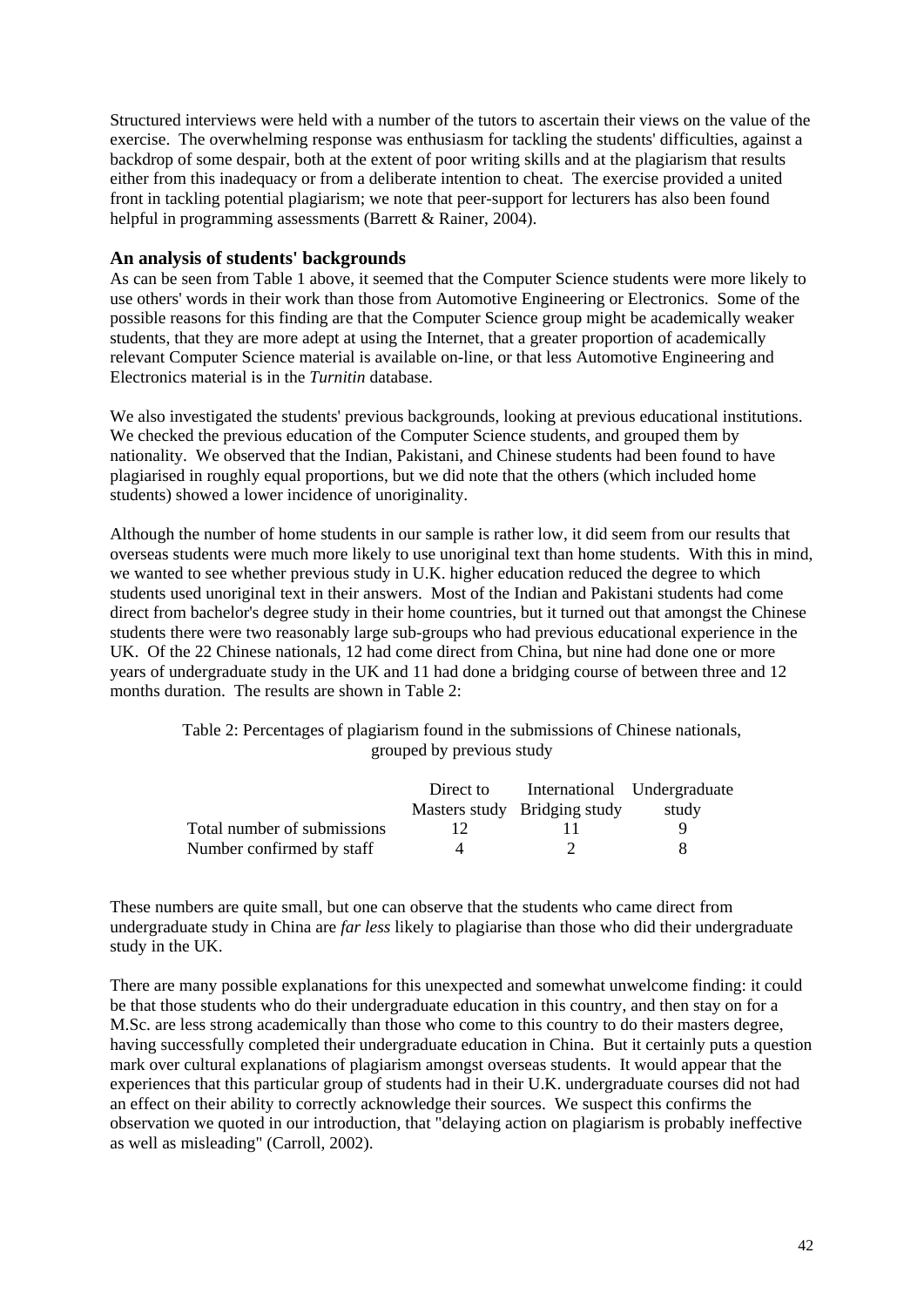# **Discussion**

This exercise was an addition to the teaching plan of the course. The lectures, tutorials and type of assessment were largely unchanged, including the lectures and the plagiarism prevention resources available to students. In previous years there had been a high incidence of plagiarism detected amongst students in this programme, including some in the final dissertation. It was intended that the emphasis on plagiarism education rather than detection would allay students' fears of accusations of culpable plagiarism through their inability or ignorance. As one colleague put it, being a weak student is not a disciplinary offence. In the event, we had very positive informal feedback from the students. There is a rich source of plagiarism help for students on the Internet, but perhaps many of the exercises on paraphrasing and citation do not seem as relevant to technical students as this exercise appears to have been. We also suspect that there was a strong element of deterrence in seeing the effectiveness of electronic detection at first hand, shown by the improved reports on the second submission. The final overall results for this cohort, including those for the final dissertation, are not yet available, but despite our optimism we regret to say that some students who successfully negotiated this exercise were found to have plagiarised in a later assignment.

A high percentage of students had submitted work that was unacceptable, but most of these students were new to U.K. higher education, and most were from overseas. We believe that for the majority of these students this was due to difficulties in writing in their own words or in quoting sources correctly. The students were post-graduates, but in technical disciplines in which reports and essays may not have been the predominant way of assessment. A review of the work showed a variety of inadequate approaches to writing. The best known is 'patch-writing' - taking a little bit from here and a little bit from there to make an often incoherent whole. We also identified what we call 'omissionparaphrasing' where the student uses a single source for a large section of their work, and selectively changes just a few words, and cuts out whole sentences or paragraphs to make the work fit the assignment specification. It is likely that in many cases students feel that they have done an adequate job of paraphrasing, even though over 90% of the words they present in a particular section may be from the same source. More likely to be culpable is the 'bibliography-catch-all' where chunks of text are copied, and a reference is included, but the student fails to make clear how much is quoted and how the exact source material can be found.

After some of the students were required to repeat the exercise, producing a second report which was analysed in the same way, far fewer were found to have a substantial amount of copied text. This could be interpreted as an indication that students can work out how to apply referencing techniques from the teaching and lecture notes (together with the example from their first submission). Just 3% of the group was unable to write a sufficiently original report even after a second opportunity. For these students, the assessment exercise served as a 'wake-up' call, and for all students it reinforced the ideas of academic integrity in assessment.

# **Conclusion**

The use of electronic plagiarism detection in a formative assessment can help in two ways. Firstly, plagiarism education is made relevant to the individual student by using their own work as an example; students who have plagiarised can be given a chance to redo the work. It may also be that a demonstration of electronic detection of plagiarism acts as a deterrent. Secondly, staff do not need to fear the possibly draconian consequences if they identify that students have submitted text which was not written by them. By operating in a team, a consistency of approach is ensured, and no one is tempted to minimise the seriousness of the problem.

As a by-product of this exercise, we were able to investigate whether any particular group of students was more prone to text re-use and poor citation practices than any other. Work needs to be done to more completely analyse this data, but clearly some surprising findings have been uncovered. At this stage the main observations are that there were quite large differences between subjects, but little difference from one nationality to another. We also conclude that the ranking of reports by amount of plagiarised work through an electronic plagiarism detector needs to be treated with caution, and manual inspection is essential.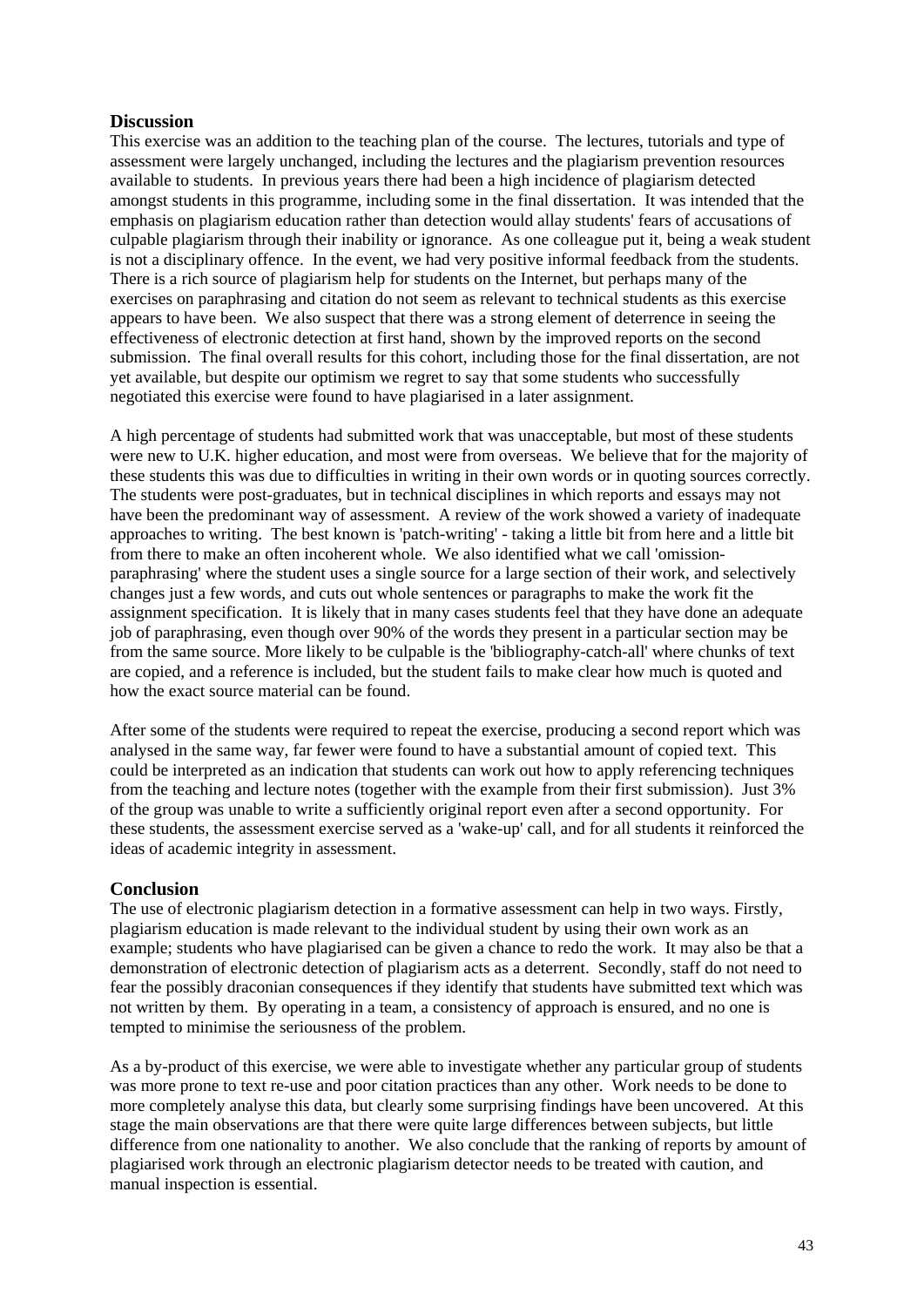#### **Acknowledgements**

This work was supported by a grant from the University of Hertfordshire's Learning and Teaching Development Fund. We thank Margaret Fitzpatrick, Andrew Malcolm, Rodney Day and members of the "Research Methods" team for their help. The work was carried out with the University ethics approval number FEIS 05/57.

*Ruth Barrett is a Principal Lecturer in Computer Science at the University of Hertfordshire, UK. Her interest in plagiarism started with an involvement in the development of* Ferret*, an electronic detection tool, but now focuses more widely on collusion and collaboration, designing assessments and educating students.* 

*James Malcolm is a Principal Lecturer in Computer Science at the University of Hertfordshire, UK.. His areas of interest and expertise include computer networks, Internet technology and applications, and computer security. He has a particular interest and experience in running student projects.* 

### **References**

- Ashworth, P., Bannister, P. and Thorne, P. (1997) Guilty in whose eyes? University students: Perceptions of cheating and plagiarism in academic work and assessment, *Studies in Higher Education 22*, pp 187-203
- Barrett R., Rainer A. (2004) **"***With a Little Help from my Friends...."* 5th Annual LTSN-ICS Conference, Belfast, UK. Retrieved 15 September from http://www.ics.ltsn.ac.uk/pub/ltsn5/papers/Ruth%20Barrett%2029.pdf
- Carroll J. (2002) *A Handbook for Deterring Plagiarism in Higher Education*, Oxford Centre for Staff and Learning Development
- Carroll J. (2004) Institutional issues in deterring, detecting and dealing with plagiarism. Retrieved 7 March 2005 from http://www.jisc.ac.uk/uploaded\_documents/plagFinal.doc
- Culwin F. (2003) *Educating About Academic Misconduct*, 4th Annual LTSN-ICS Conference 2003, NUI Galway, pp. 158-162.
- Dordoy A. (2002) *Cheating and Plagiarism: Student and Staff Perceptions at Northumbria*, Proceedings of the Northumbria Conference, July 2002
- Errey, L. (2002) *Plagiarism. Something Fishy... or just a Fish Out of Water?* Oxford Brookes University Teaching Forum, Volume 50, pp. 17-20. Retrieved 1 September 2005 from http://www.brookes.ac.uk/virtual/NewTF/50/T50errey.pdf
- Evans R. (2004) *Evaluating an Electronic Detection Service: The Importance of Trust and Difficulty of Proving Students Don't Cheat*. Cardiff University, Working paper 51 retrieved 8 September 2005 from
	- http://www.cf.ac.uk/socsi/publications/workingpapers/abstracts/wrkgpaper-ab51.html
- Franklyn-Stokes A., Newstead S.E. (1995) Undergraduate cheating: Who does it and why? *Studies in Higher Education, Volume 20*, No. 2.
- Gulik C., Tippin, D. (2003) *The University of Auckland's Turntin.com trial Semester 2, 2003: Evaluation Report.* Retrieved 7 March 2005 from
- http://www.auckland.ac.nz/docs/teaching/pdfs/Turnitin%20eval%20report.pdf Hughes I. (2004) Coping strategies for staff Involved in assessment of laboratory write-ups,
- *BioSciences Educational e-Journal*, Volume 3. Retrieved 8 September 2005 from http://www.bioscience.heacademy.ac.uk/journal/vol3/beej-3-4.htm
- JISC (2004) http://submit.ac.uk/
- Lake J. (2004) EAP writing: The Chinese challenge; new ideas on plagiarism, *Humanising Language Teaching* Year 6, Issue 1, January 2004. Retrieved 27 January 2005 from http://www.hltmag.co.uk/jan04/mart4.htm
- Lyon C., Barrett R., Malcolm J. (2004) *A theoretical basis to the automated detection of copying between texts, and its practical implementation in the Ferret plagiarism and collusion*